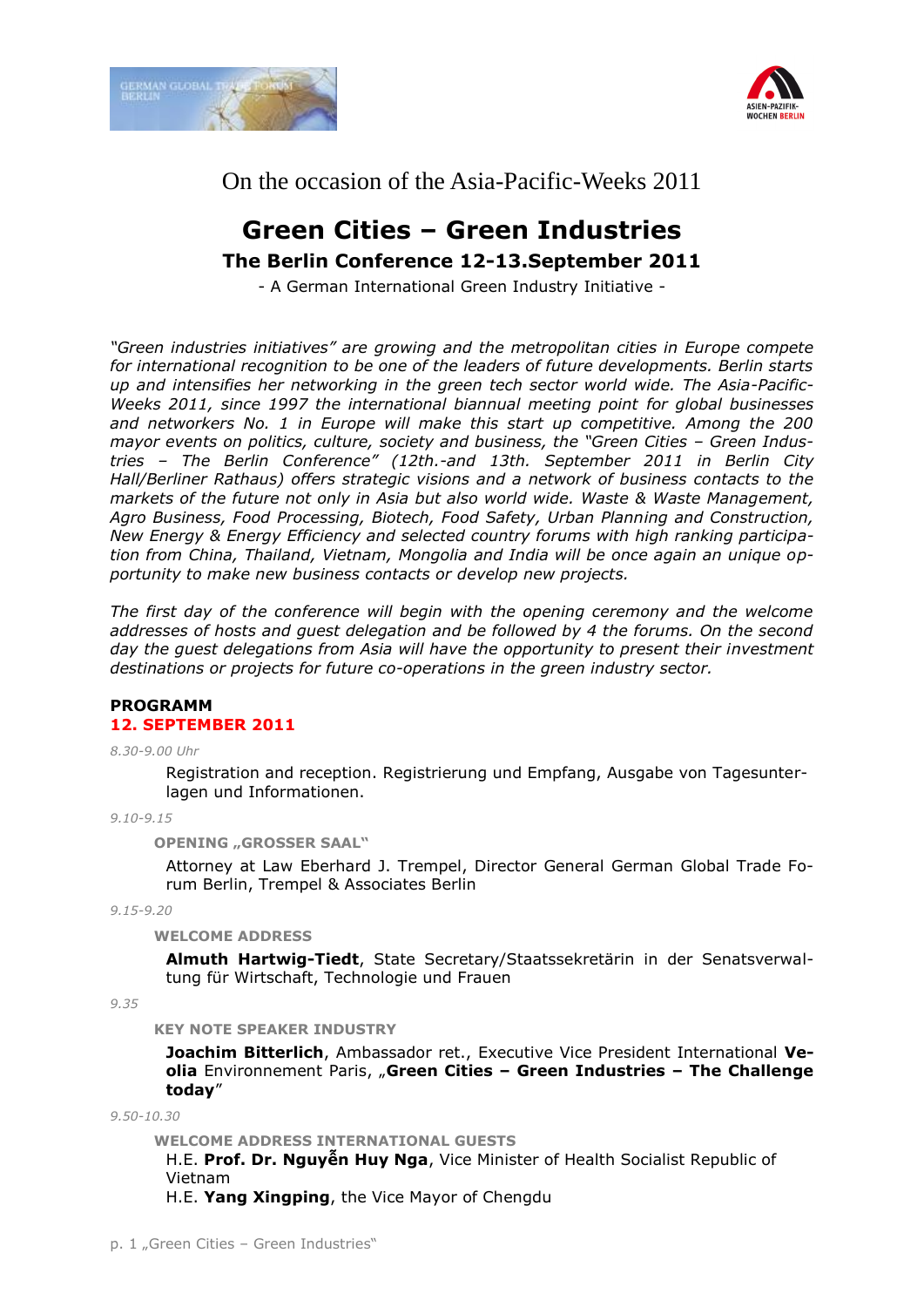

H.E. **Nguyen Van Hoa**, President and General Director of URENCO, Vietnam Urban Environment and Industry Company, Ltd., representing the *Vice Mayor of Hanoi*

H.E. **Stephen Wong,** Hong Kong Economic & Trade Office, The Government of Hong Kong Special Administrative Region

H.E. **Bernd Saxe**, Mayor of Hanse City of Lübeck

*10.30 Coffee Break*

*11.00 Begin Forum Sessions:*

Theme Forums: "Urban Developments, Green City Projects", "Water Forum Berlin", "Waste Forum", "Biotech & Food Forum".

*12.3013.30/15.oo*

Lunch & Coffee Break – Säulensaal - Wappensaal

**Forum 1:** *"GREEN CITY PROJECTS - URBAN PLANNING & CONSTRUCTION – NEW ENERGIES"* **"Großer Saal"**

*Moderation*

**Prof. Dr. Andreas Timmermann,** Member of the Board of Berlin-Brandenburg Aerospace Association BBAA, Chairman of Werner von Braun Foundation

**OPENING REMARKS**

**H.E. Stephen Wong,** Hong Kong Economic & Trade Office, The Government of Hong Kong Special Administrative Region

**PRESENTATION**

**Ralf Marohn**, President & CEO Far-Eastern – Fernost Beratungs- und Handels GmbH, "Green City Projects: Case Study Eco-Park Qingdao

**Nicolas Pomränke, Prof. Dr. hc. mult. Meinhard von Gerkan**, gmp von Gerkan, Marg und Partner Hamburg/Shanghai: "Green Urban Planning & Construction Projects in China"

**Jörg Möser**, Milde & Möser Architects Pirna/Thuringia, Urban Planning & National Heritage Projects in Vietnam,

**Peter Ruge**, Peter Ruge & Coll. Architects, "ACTIVE PASSIVE - a comparison of urban design projects between China and Japan" "

**Nicole Pillen**, Deputy Director International Co-operation at DENA – Deutsche Energie Agentur, German Energy Agency

**Dr. Michael Voigt**, Head of EcoCommercial Building – Center of Excellence China – Business Support China, Bayer MaterialScience (China) Ltd.

**Antje Vargas**, President & Ceo GeoClimaDesign AG, Fürstenwalde/Spree, "New Heating & Climate Solutions made in Germany – Join the Geoclima City Project **Dr. Tetyana Vasyltsova**, Dr. Ing. **Jürgen Nocke/Klaus Gregori**, Universität Rostock, "Future Cooling Systems", Universität Rostock, Fakultät für Maschinenbau und Schiffstechnik, **Dr. Henning Heppner**, Palmetto Clean Technologies GmbH.

**Johannes Freise**, Partner & Managing Director SEN-Consult Ltd, /**Markus Kamann**, Managing Director German Energy Center & College GmbH Paderborn/Shanghai: "[German Energy Center & College Shanghai: A German platform](http://www.germanglobaltrade.de/downloads/profile-gpdm-mbh-en-ch-2.pdf)  [for International Energy Cooperation: The Shanghai Example](http://www.germanglobaltrade.de/downloads/profile-gpdm-mbh-en-ch-2.pdf)".

**Forum 2: " Water, Water Management & Technologies", III. Fl., "Hermann-Waesemann-Saal", SAAL/ROOM No. 300**

*Moderation*

**Julia Vismann,** North German Television (ND**R)**

**PRESENTATION**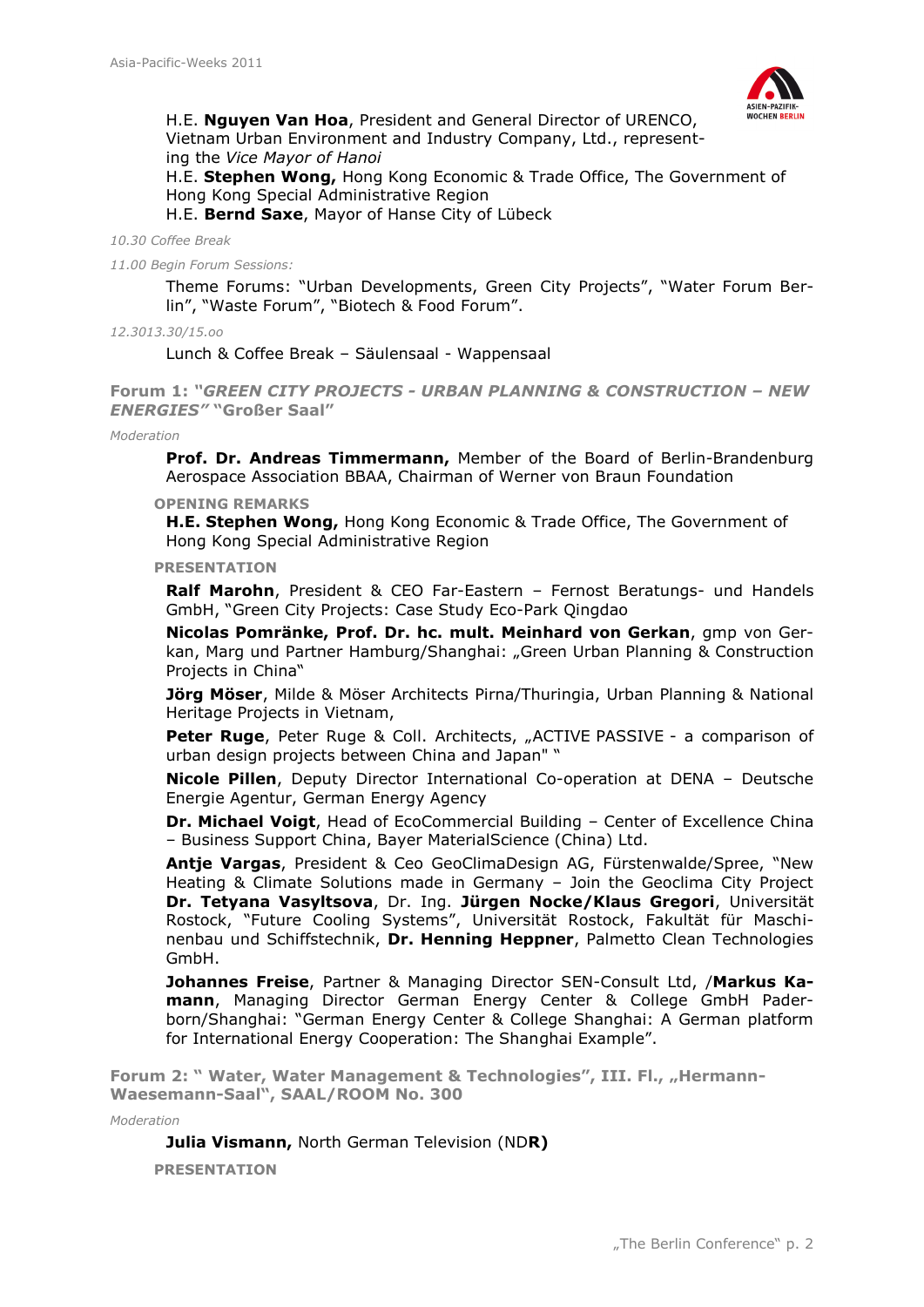**Dr. Gesche Grützmacher**, Director Groundwater, Fachgebietsleiterin Grundwasser, Competence Center Water in Berlin, KompetenzZentrum Wasser Berlin GmbH

**Katja Böhm**, Dep. Director Veolia Wasser GmbH, Germany, Technical Services.

**Nelly Cannesson**, Director Technic Veolia Water Asia, Shanghai, Directeur Technique Shanghai/ Veolia Water Asia

**Gabriele Martens**, Team Leader, DWA German Association for Water, Wastewater and Waste

**Forum 3: "** *", III. FL. "LOUISE-SCHOEDER SAAL", SAAL/ROOM NO. 337*

## *Moderation*

**Nina Trentmann**, Journalist, Business Department of the daily newspaper ""Die Welt", WELT-Group, Ressort "Business"

**OPENING REMARKS**

**Rainer Nitsche**, Vice Mayor of Magdeburg, International Office of Magdeburg and Economic Department, "City Partnerships: Base for economic progress"

### **PRESENTATION**

**Siddarth Yadav**, Technical Director, Ealing/London, SGS Climate Change Programme, Environmental Services – Product Coordinator Germany. SGS is the world's leading inspection, verification, testing and certification company.

**Torsten Weber**, General Manager REMONDIS International GmbH,

**Dr. Armin Vogel**, Managing Director, Faun Expotec GmbH, Kirchoff-Faun Group, "Modern Waste Collection for Asia"

**Michael Ludden,** [Sutco Recycling Technik,](http://www.germanglobaltrade.de/downloads/green-cities-green-industries-ludden-general-p.pdf) Member of the Board of VDMA Wasteund Recycling Technology

**Dr. Andreas Jaron**, Ministerialrat, Head of Devision WA II 1 "General Matters of Waste Management, Transboundary Movement of Waste, **BMW/RETech**, **Federal Ministry for the Environment of Germany**.

**Forum 4: "***BIOTECH, FOOD, SAFETY & STATE OF THE ART FOOD PROCESSING", III. FL., "FERDINAND-FRIEDENSBURG SAAL", SAA/ROOML NO.338*

*Moderation*

**Günter Scholz**, Vorsitzender des Aufsichtsrats der Wirtschaftsförderung der Stadt Lübeck, vormals Bundeswirtschaftsministerium

**WELCOME ADDRESS**

Bernd Saxe, Mayor of Lübeck. "Northern Germany Food, Bio and Medical Science Co-operation"

**PRESENTATION**

**Jochen Brüggen**, H & J. Brüggen KG, "**foodRegio** – network/Branchennetzwerk der Ernährungswirtschaft Norddeutschland, Lübeck

**Prof. Dr. Kai Mertins**, [IPK Fraunhofer Institut Berlin,](http://www.germanglobaltrade.de/downloads/ipkintroductionchinakompatibilitaetsmodus.pdf) Perspektiven der Wissenschaftskooperation am Beispiel moderner Agrobusiness Tracing Systeme"/ "[Prospects of Science Co-operation: Agrobusiness Tracing Systems](http://www.germanglobaltrade.de/downloads/mertins-ipk-introduction_china-bio.pdf) ";

**Kourosh Pourkian**, [Pourkian Group,](http://www.pourkiangroup.de/) [Baader International,](http://www.baader.com/) Nordischer Maschinenbau Rudolf Baader GmbH + Co KG, "[Modern Biofood Standards & Food Proc](http://www.germanglobaltrade.de/downloads/pourkian-pr-100616chinacnfinale.ppt)[essing](http://www.germanglobaltrade.de/downloads/pourkian-pr-100616chinacnfinale.ppt)(Chicken, Fish, Bio Products)"

**Dr. Peter Waldeck**, Institut für Getreideverarbeitung, Nuthetal, Section Biotechnology, "Microalgae- The multiple-use standard of IGV Potsdam

**Gerstenberg Schröder GmbH**, Lübeck, Food Processing Mach.

**Jürgen Löhrke GmbH**, Water Purification, Wasseraufbereitung, Elektro- und Dosieranlagen, Lübeck, "Hygienic Food Processing"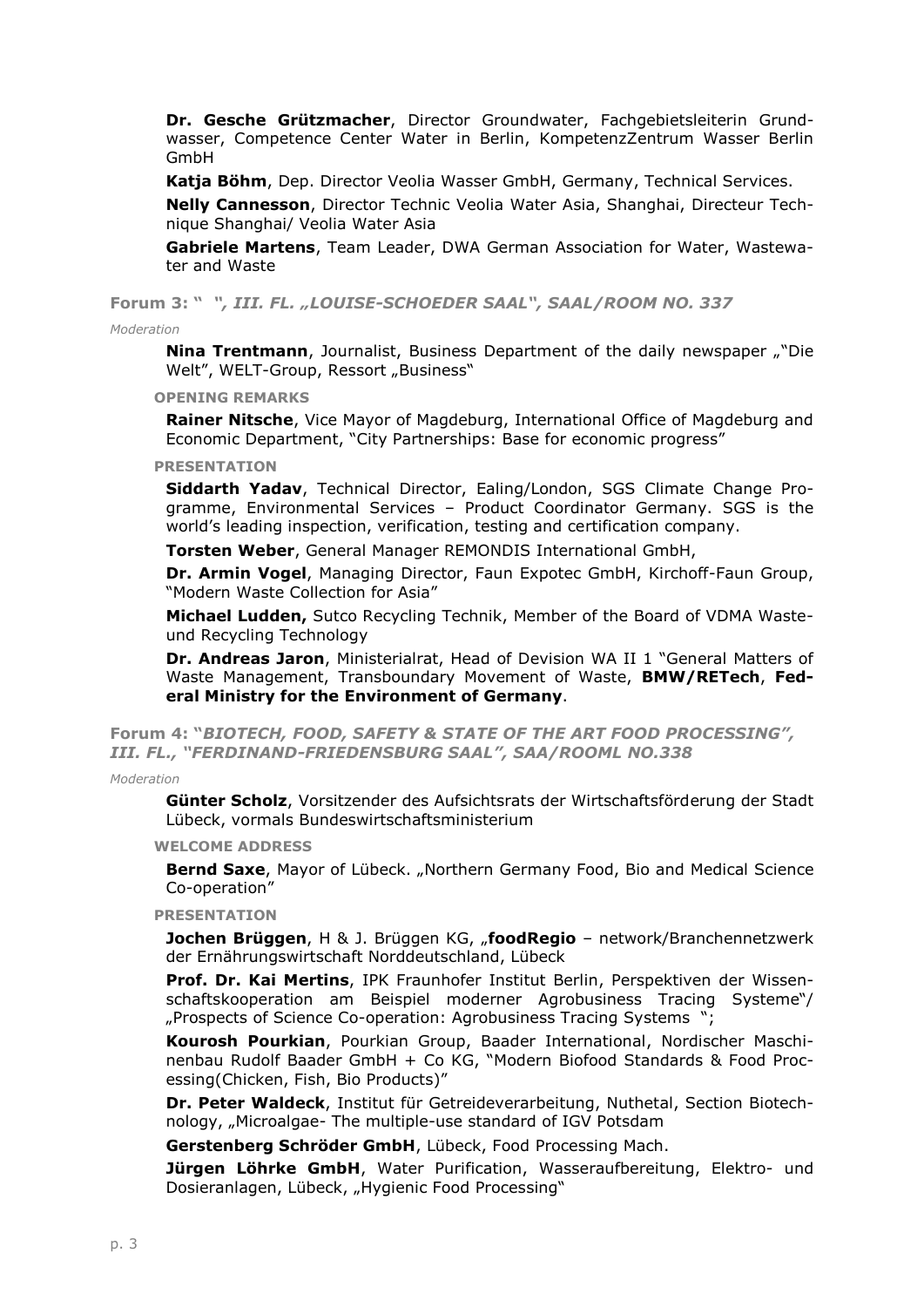

## **Walterwerk Kiel GmbH** & Co KG, Food Processing Machinery

**J.G. Niederegger** GmbH & Co KG, Lübeck, Food Production

**G.C. Hahn & Co** Stabilisierungstechnik GmbH, Lübeck

**Kampffmeyer Food** Innovation GmbH, Food Production

**Jan Herzberg**, Business Promotion Lübeck "Network Marketing in the Food Industry - Connecting People, connecting companies, creating networks".

**Sigurd Seiboth**, General Manager "BIOLINE", Lübeck, New Tech in Food Processing"

## **13. SEPTEMBER 2011**

The  $2^{nd}$ . day of the "Green Cities – Green Industries – The Berlin Conference" is devoted to the topic of environmental protection, green industries and business cooperations in the countries of the guest delegations. The guest delegations will join the China Business Day Berlin 2011, India Business Day, Mongolia Business Day, Vietnam Business Day and Thailand Business Day. Another Asia-Pacific-Legal Forum will address current legal issues in market development and projects in the Asia-Pacific region.

**China Business Day Berlin 2011**

*09.15-12.00 hrs "III. Fl. "Lousie-Schroeder-Saal, Room No. 337*

*Moderation*

**Dr. Rainer Seider**, Head of Unit European and International Co-operation, Ministry for Economics, Technology and Women's Issues, Berlin.

**WELCOME ADDRESS** 

Attorney at Law **Eberhard J. Trempel**, Director General of German Global Trade Forum Berlin, Trempel & Associates

## **WELCOME NOTICE**

**H.E. Stephen Wong,** Hong Kong Economic & Trade Office, The Government of Hong Kong Special Administrative Region

**H.E. Zhang Jiaqiang**, Head of the Economic Department of the Embassy of the People`s Republic of China in Germany, Berlin

H.E. **Yang Xingping,** the Vice Mayor of Chengdu

H.E. **Zhang, Dayong**, Chairman of Qingdao Business Development Zone

**PRESENTATION**

Mr.**Du Guolin**, Vice Chairman of Chengdu Committee of Chinese People's Political Consultative Committee

Mr**. Feng, Wenqing**, Chairman of CCPIT Qingdao, China Council fort he Promotion of International Trade

Mr. **Wang Zhengwen**, Chairman of Chengdu Wuhou District Committee of Chinese People's Political Consultative Committee

Ms. **He Xiaowan**, Vice President of Chengdu Vocational and Technical College

**Dr. Dunja Stadtmann**, Attorney at Law, München, Graf von Westphalen, Rechtsanwälte, Wirtschaftsprüfer, Steuerberater

**Mongolia Business Day (13.09.2011) Berliner Rathaus**

*09.15-12.30 hrs., III. Fl., "Ferdinand-Friedensburg-Saal", Room No. 338*

*Moderation*

Botschafter a.D. **Lothar Zöllner**, Chairman of Mongolia Forum

**WELCOME ADDRESS**

## H.E. **Gombosuren Munkhbayar**, Mayor of Ulaan Baatar

**H.E. Dr. Udo Haase**, Mayor of Schönefeld, "Berlin-Brandenburg International Airport Site"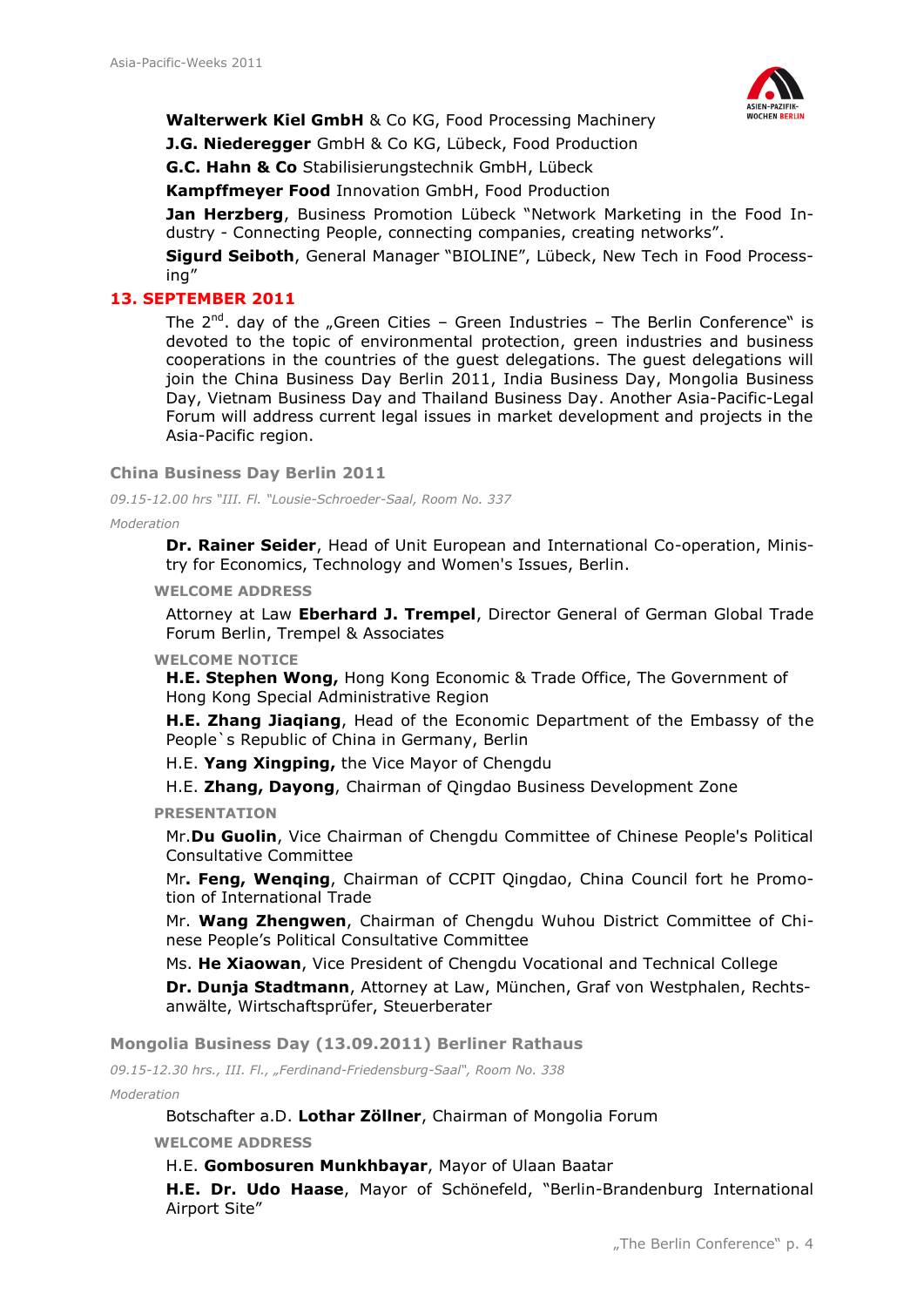**Baldorj Davaadorj**, Ambassador of Mongolia in Germany

**PRESENTATION**

**Gerd Padotzke**, President & Ceo of Selgros Gesellschaft für Großhandel (Trading), Ahrensfelde

**Prof.Dr. Hans-Joachim Knaupe**, President & CEO of "Bildungszentrum am Müggelsee".

**Notice:** The Ministries of Economics & Trade of Mongolia will send a business mission to Berlin to join the PRESENTATION forums. This may lead to an extension of the Forum in the afternoon.

*12.30 hrs Lunch*

*13.30 hrs ff.*

Continued Session. Business Matchings.

**India Business Day (13.09.2011) Berliner Rathaus**

*10.00 hrs-12.30 hrs. , "III. Fl., "Herrmann-Waesemann-Saal", Room 300*

Moderation: **Rudolf Weiler**, President & CEO of Digisound GmbH, inventor of "German India Round Table"

**WELCOME ADDRESS**

H.E. **Klaus Wowereit**, the Governing Mayor of Berlin

H.E **Senator Harald Wolf**, Senatswirtschaftsverwaltung/ Ministry of Economics Capital City of Berlin*<sup>1</sup>*

H.E. **Sudhir Vyas**, **Ambassador** of India to Germany

H.E. [Tejendra Khanna,](http://delhigovt.nic.in/lg07.asp) Lt. Governor of Delhi<sup>2</sup>

**Rudolf Weiler**, President & CEO of Digisound GmbH, "Doing Business in India today - the insight's of an German entrepreneur"

**Dr. Andreas Waldraff**, UBF Berlin, Consulting & Management Consulting - Unternehmensberatung und Unternehmensführung - GmbH Berlin, "Better mileage in India's traffic through weight reduction - India's vehicle manufacturers and component suppliers should jump for magnesium"

**Gyaneshwar Varma**, First Sensor Technology GmbH, [gyaneshwar.varma@first](mailto:gyaneshwar.varma@first-sensor.com)[sensor.com](mailto:gyaneshwar.varma@first-sensor.com)

**Dirk Meints Polter**, Fraunhofer Gesellschaft India.

**Dr. Dietrich Kebschull**, "India: A general view of business practice"

**Rüdiger Schröder**, Roots Ltd., Coimbatore India.

**EVENING PROGRAMME**

Upon individual invitation the Indian Embassy in Germany will invite participants of the India Business Day Berlin for an evening reception. Requests for invitation may be made via email: berlin@germanglobaltrade.de

 $\overline{a}$ 

<sup>&</sup>lt;sup>1</sup> \*requested

 $2$  requested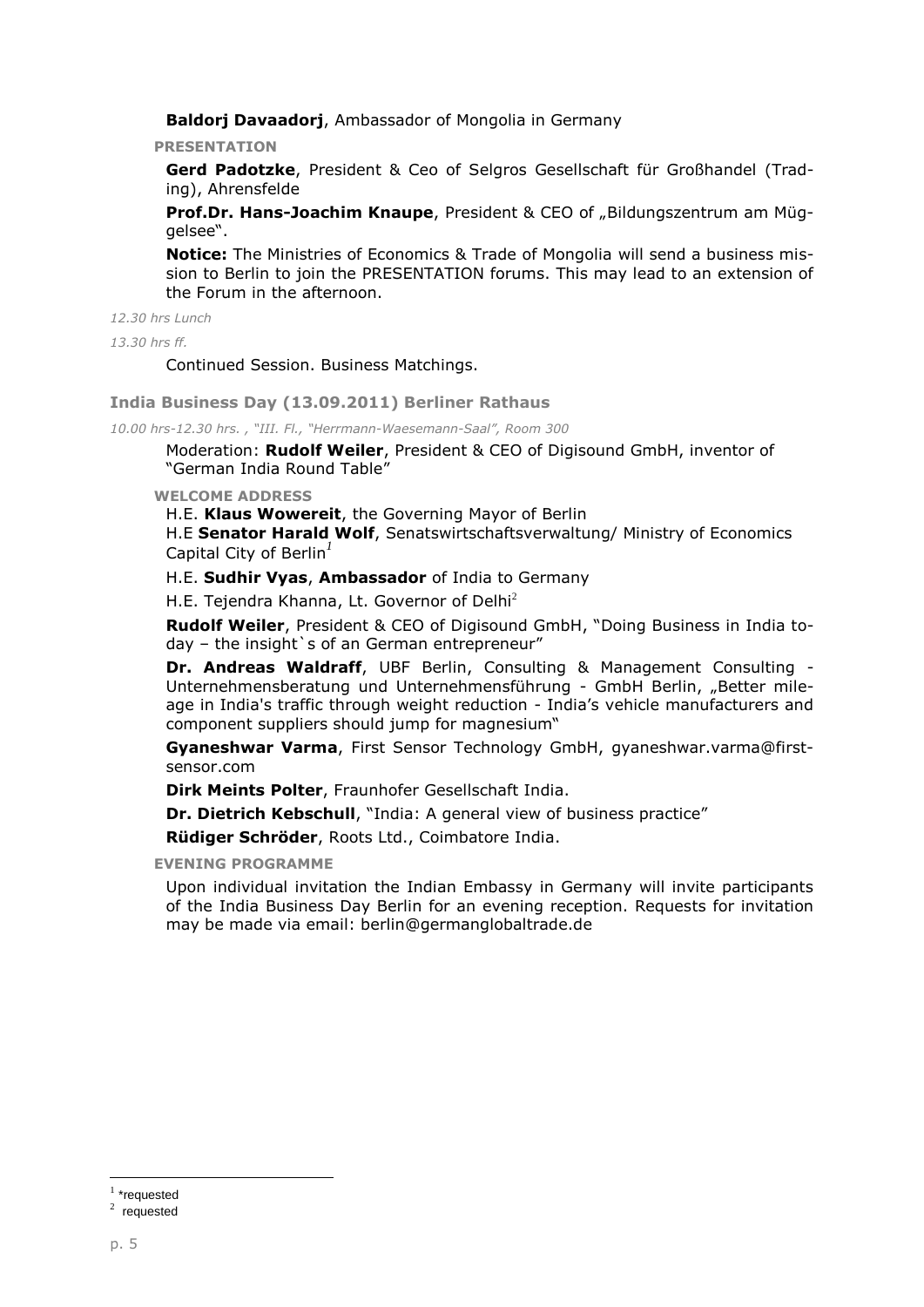

**Asia Pacific Legal Forum: Projektentwicklung: Rechtsfragen bei Projekten in Asien**

### *14.00-16.30 hrs., III. Fl., "Louise-Schroeder-Saal", Room 337*

Die erfolgreiche Entwicklung und Durchführung von Projekten, Investitionen aber Kooperationen im Ausland sind wesentlich von der rechtssicheren Gestaltung, Vertragsvereinbarung und darüber hinaus von einem professionellen "claims management" abhängig. "Ansprüche rechtssicher vereinbaren, sichern und im Zweifel oder Konfliktfall auch durchsetzen" werden in dem Forum "Projektentwicklung: Rechtsfragen bei Projekten – nicht nur - in Asien" von kompetenten Sprechern erörtert. Erfahrungen aus der Praxis bleiben maßgebend. Die Sprecher aus den international tätigen Rechtsanwaltskanzleien Trempel & Associates und Graf von Westphalen widmen sich dem anspruchsvollen Themenkatalog aus praktischer Sicht. Aus dem Themenkatalog:

Rechtsfragen der Markterschließung in China und Asien

- Grundfragen der Geschäftsanbahnung & Projektakquisition, Vertrieb, Unternehmensrecht, Kooperationen, Kontakte zu Regierungsstellen und ihre Bedeutung
- Vertragsgestaltung: Grundlagen des internationalen Vertragsrechts
- Rechtsstreitigkeiten und Vollstreckung: Arbitrage oder Zivilverfahren ?
- Fragen der Vollstreckung und Rechtssicherung in China und Thailand

#### **PRESENTATION**

**Dr. Dunja Stadtmann,** Rechtsanwältin, München, Graf von Westphalen, Rechtsanwälte, Wirtschaftsprüfer, Steuerberater

**Eberhard J. Trempel,** Rechtsanwalt, Certified Tax Lawyer, Arbitrator, Trempel & Associates International Law & Tax Firm.

#### **NOTICE**

This Legal Forum will be in German.

## **Registration**

GERMAN GLOBAL TRADE FORUM BERLIN, Conference Service, Burggrafenstr. 3, 10787 Berlin, Tel. 030-212486-0, Fax. 030-2185432 und 0321-212-96614, email: berlin@germanglobaltrade.de, Internet: www.germanglobaltrade.de

**GENERAL INFORMATION/REGISTRATION**

**Ma Yuanjing**, Asia-Pacific-Desk German Global Trade Forum Berlin, Telefon: +49-30- 212486-16. Fax.+218 54 32 und 0321-212-96614. eMail: berlin@germanglobaltrade.de. You may download the registration file on www.germanglobaltrade.de and fax after signing.

**SPONSORING/EXHIBITION/INQUIRIES**

Your are interested to exhibit at the conference site ? Please do not hesitate to contact us. Because of limited resources reservations should be made before 2nd. of September 2011.

**FOR THE ORGANIZER**

**Martin Protze**, International-Desk German Global Trade Forum Berlin, Telefon: +49-30- 212486-0; Fax. 218 54 32 und 0321-212-96614. eMail: berlin@germanglobaltrade.de

**Klaus Regel**, Senior Legal Advisor, Corporate Solutions,

Telefon: +49-30- 212486-0. Fax. 218 54 32 und 0321-212-96614.

eMail: berlin@germanglobaltrade.de

**Olga Schneider**, General Office: Telefon: +49-30- 212486-0. Fax. 218 54 32 und 0321-212-96614. eMail: berlin@germanglobaltrade.de.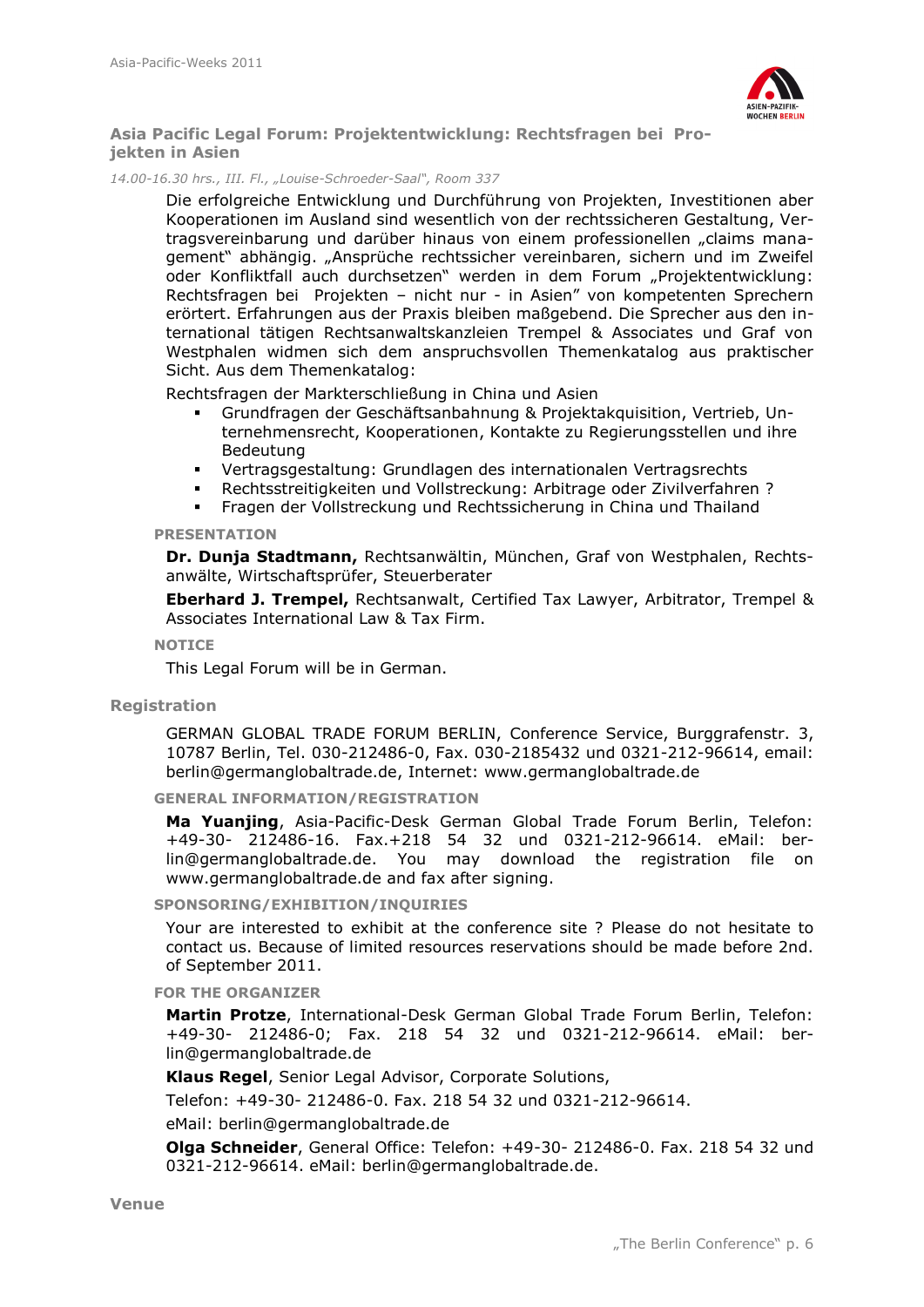12th. and 13th. of September 2011

*08.30-09.00 Registration*

Berliner Rathaus/City Hall of Berlin, 10117 Berlin Conference Language: English **Registration**: berlin@germanglobaltrade.de

**Contact City of Berlin Asia Pacific Weeks 2011**

Der Regierende Bürgermeister von Berlin/ The Governing Mayor of Berlin Senatskanzlei – IV B APW, Jüdenstr. 1, 10178 Berlin, Tel. 9026-2239, Fax. 9026- 2846. eMail: hannah.berger@senatskanzlei.berlin.de

## **Contact Asia-Pacific-Forum Berlin**

Asien-Pazifik-Forum Berlin e.V., c/o Berlin Partner GmbH, Beate Albert & Harald Penner, Fasanenstr. 85, 10623 Berlin, Tel.: +49 30 3998 0236, Fax: +49 30 3998 0239.

**Hotel in Berlin**

Please check www.opodo.de for Berlin Hotels. We recommend: Adlon Hotel Kempinski, Hilton Hotel Gendarmenmarkt or smaller Hotels like the Olivaer Apart Hotel (www.olivaer-apart-hotel.de) or Hotel Europa City (www.hotel-europacity.de). Recommendation: ABION Spreebogen Waterside Hotel/ABION Villa, Alt-Moabit 99 /10559 Berlin, Telefon: +49 (0) 30 / 399 20 887, Telefax: + 49 (0) 30 / 399 20 777, Mobil: + 49 (0) / 178 / 28 70 577